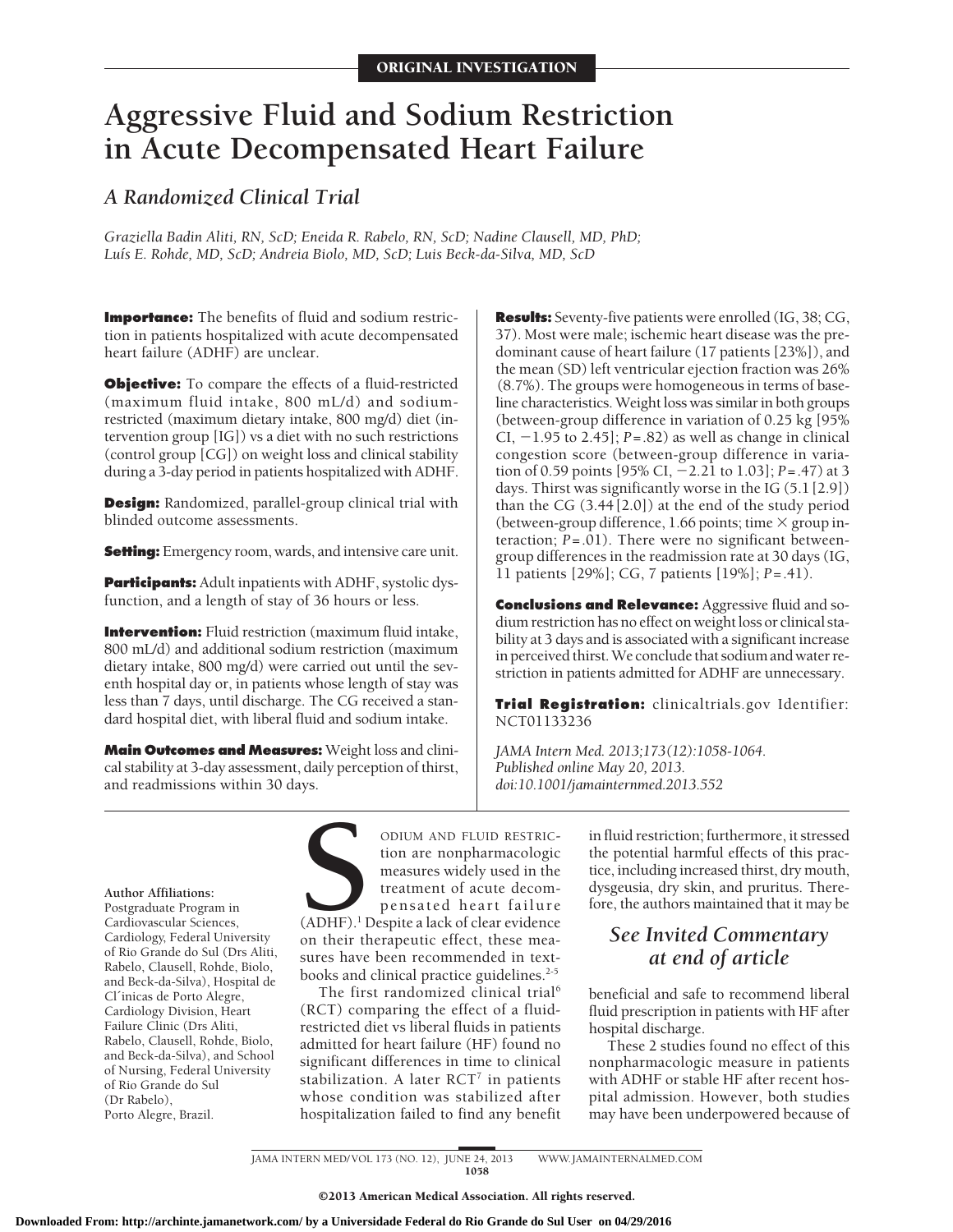a relatively small difference between interventions.<sup>6,7</sup> Hence, doubts remain as to the benefit or potential harm of fluid and sodium restriction in patients with clinical congestion and ADHF treated in a hospital setting.

Several studies<sup>8,9</sup> have assessed the effects of dietary sodium intake in patients with HF. Tested interventions have included daily sodium intake ranging from 230 to 5750 mg.10 Because of this heterogeneity, the current data are insufficient to support any specific sodium intake recommendations for patients with ADHF. In the absence of more definitive evidence, national and international practice guidelines continue to advocate a healthy diet $4,11$ with a mean sodium intake of 2.0  $g^5$  to 2.4  $g^4$ . In light of the inconclusive results of studies on the benefits of sodium and fluid restriction, the objective of this trial was to test the hypothesis that aggressive fluid restriction coupled with a low-sodium diet would have an effect on weight loss and clinical stabilization in patients hospitalized for ADHF. The control group (CG) followed a diet with liberal fluid and sodium intake.

#### METHODS

#### **STUDY DESIGN**

This was a randomized, blinded, parallel-group clinical trial. Outcome assessments were water and sodium restriction in patients with ADHF.

#### **PARTICIPANTS**

The sample comprised adult inpatients with a diagnosis of ADHF and systolic dysfunction (left ventricular ejection fraction  $\leq$ 45%), Boston criteria<sup>12</sup> score of 8 or more points, and a length of stay of no more than 36 hours after hospital admission. The Boston criteria were used in the emergency department before inclusion in the study. Patients with an endogenous creatinine clearance rate of 30 mL/min/1.73 m<sup>2</sup> or less (by the Cockcroft-Gault formula)<sup>13</sup> (to convert creatinine clearance to milliliters per second per meters squared, multiply by 0.0167), cardiogenic shock, survival compromised due to other underlying disease, and/or issues that might hinder treatment adherence (eg, dementia, cognitive deficits) were excluded from the sample. The study was carried out between July 6, 2009, and April 12, 2012, at a public teaching hospital and approved by the local Research Ethics Committee.

### **INTERVENTION**

The study intervention consisted of fluid restriction (maximum fluid intake, 800 mL/d) and sodium restriction (maximum dietary intake, 800 mg/d), carried out until hospital day 7 or until discharge in patients whose length of stay was less than 7 days. Patients in the intervention group (IG) underwent a daily physical examination guided by a clinical congestion score (CCS).<sup>14</sup> Perceived thirst (measured on a visual analog scale), body weight, and use of intravenous diuretics, vasodilators, and inotropes were also assessed daily. The CG received a standard hospital diet, with liberal fluid (at least 2.5 L) and sodium (approximately 3-5 g) intake.

#### **STUDY PROTOCOL**

After screening, potentially eligible patients were invited to take part in the study, and written informed consent was obtained from all participants (**Figure 1**). Data were then collected on



**Figure 1.** Consolidated Standards for Reporting of Trials flowchart.

sociodemographic and clinical variables, routine laboratory tests, and current prescriptions; the CCS was calculated; body weight and perceived thirst were measured; and a venous wholeblood sample was drawn for quantitation of brain-type natriuretic peptide (BNP) (Triage BNP Test; Biosite Diagnostics Inc).

Shortly after allocation, the on-call dietitian—previously briefed on the study protocol—was notified of randomization and tasked with changing each patient's dietary prescription so that the randomized diet would be delivered at the next meal. In both groups, the prescribed study diet was entered into patients' electronic medical records using the same wording: "Diet as per study protocol. Patient is to receive study diet until \_\_/\_\_ or discharge. Do not change diet." When patients required a special diet for other reasons, the electronic medical record was amended accordingly (eg, with addition of the wording "DM diet" for patients requiring a diabetic diet).

#### **STUDY OUTCOMES**

#### **Primary End Point**

Weight loss and clinical stability at 3-day assessment was the primary end point. Body weight was measured by the investigators using digital scales (Tanita). Patients were weighed standing at the center of the scale platform, wearing as little clothing as possible, while barefoot, and after micturition. Clinical stability was defined as improvement in clinical congestion and cessation of all intravenous pharmacotherapy for HF (diuretics, inotropes, or vasodilators).

The CCS is an instrument composed of 7 items that assess clinical signs and symptoms of congestion, including presence of rales, a third heart sound, jugular venous distension, peripheral edema, hepatojugular reflux, orthopnea, paroxysmal nocturnal dyspnea, and New York Heart Association functional class. The score ranges from 1 to 22 points, with higher scores being directly indicative of increased clinical congestion.<sup>14</sup>

#### **Secondary End Points**

Assessment of perceived thirst was performed using a visual analog scale. In this setting, patients are asked to grade their thirst on a scale of 0 to 10.<sup>15-17</sup> Hospital readmissions were documented, defined as those occurring because of HF and within 30 days of hospital discharge.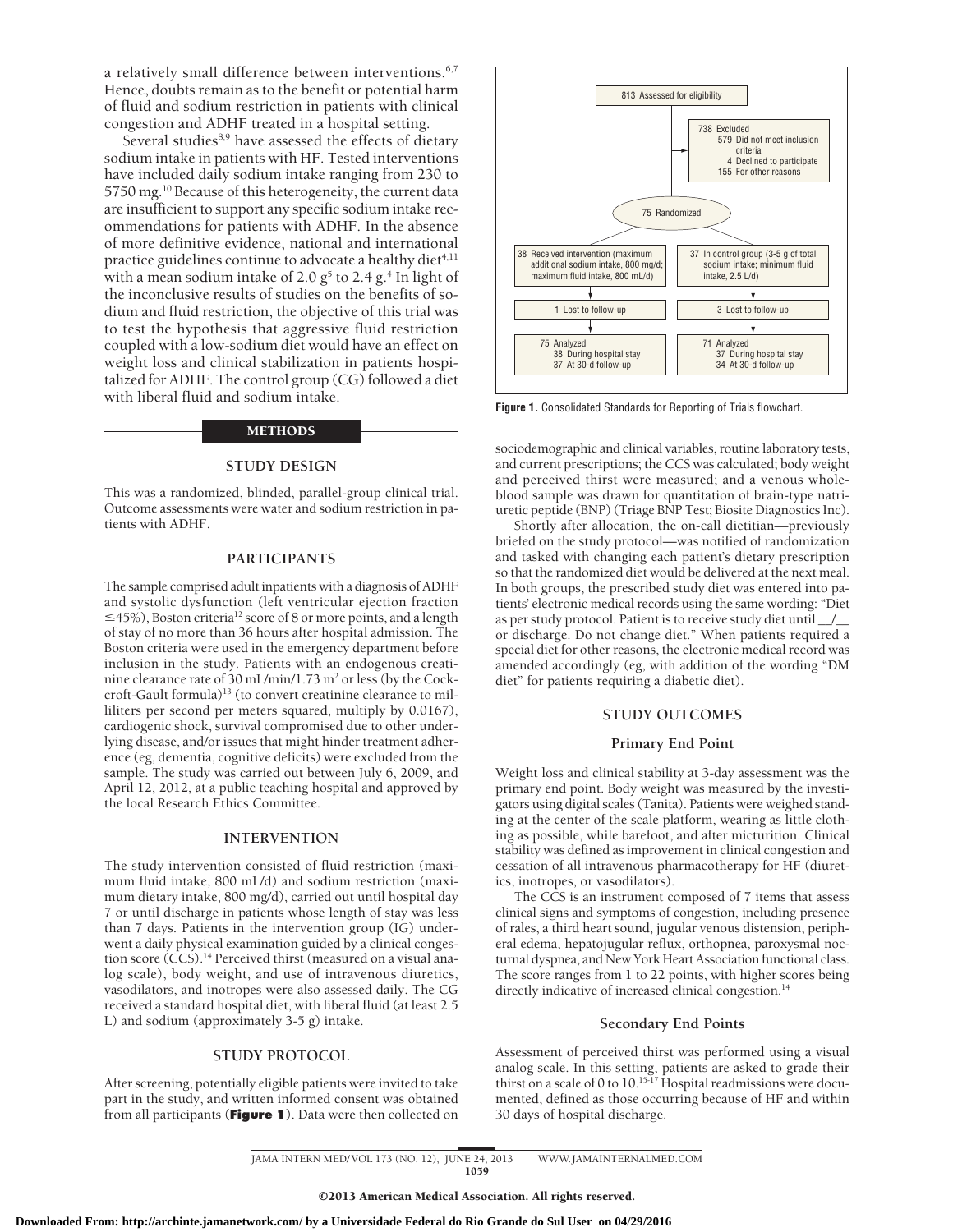#### **Table 1. Sociodemographic and Clinical Profile of the Sample**

|                                                                        | No. (%)        |                |                |                  |  |
|------------------------------------------------------------------------|----------------|----------------|----------------|------------------|--|
|                                                                        | <b>Overall</b> | <b>IG</b>      | C <sub>G</sub> |                  |  |
| <b>Characteristic</b>                                                  | $(N = 75)$     | $(n = 38)$     | $(n = 37)$     | P Value          |  |
| Sociodemographic data                                                  |                |                |                |                  |  |
| Age, mean (SD), y                                                      | 60(11.0)       | 60.6(10.5)     | 59.3 (12.2)    | .59 <sup>a</sup> |  |
| Male sex                                                               | 52(69)         | 28(74)         | 24(65)         | .56 <sup>b</sup> |  |
| White ethnicity                                                        | 63 (84)        | 33(87)         | 30(81)         | .37 <sup>b</sup> |  |
| Clinical data                                                          |                |                |                |                  |  |
| Duration of heart failure, median (IQR), y                             | $2(0.5-7.0)$   | $3.5(1.0-7.2)$ | $1(0.1-5.7)$   | .08 <sup>c</sup> |  |
| Ischemic source                                                        | 17(23)         | 8(21)          | 9(24)          | .95 <sup>b</sup> |  |
| Nonischemic source                                                     | 58 (77)        | 30(79)         | 28(76)         | .78 <sup>b</sup> |  |
| Left ventricular ejection fraction, mean (SD), %                       | 26.0(8.7)      | 27.4(8.9)      | 24.6(8.4)      | .16 <sup>a</sup> |  |
| Boston score, points, mean (SD)                                        | 11.9(1.8)      | 11.9(1.8)      | 12(2.2)        | .86 <sup>a</sup> |  |
| Endogenous creatinine clearance, mean (SD), mL/min/1.73 m <sup>2</sup> | 71.4 (28.0)    | 69.7(29.1)     | 73.2 (27.1)    | .58 <sup>a</sup> |  |
| NYHA class III                                                         | 35(47)         | 18(47)         | 17(46)         | .67 <sup>b</sup> |  |
| NYHA class IV                                                          | 34(45)         | 16(42)         | 18(49)         | .67              |  |
| <b>Current medications</b>                                             |                |                |                |                  |  |
| <b>B-Blockers</b>                                                      |                |                |                |                  |  |
| Metoprolol tartrate                                                    | 42 (56)        | 23(61)         | 19(51)         | .63              |  |
| Carvedilol                                                             | 2(3)           | $\mathbf{0}$   | 2(5)           | .23              |  |
| Angiotensin-converting enzyme inhibitors                               |                |                |                |                  |  |
| Captopril                                                              | 36(48)         | 19(50)         | 17(46)         | .82              |  |
| Enalapril maleate                                                      | 22(29)         | 13(34)         | 9(24)          | .45              |  |
| Angiotensin receptor blockers                                          | 8(11)          | 4(11)          | 4(11)          | > 99             |  |
| Spironolactone                                                         | 38(51)         | 20(53)         | 18(49)         | > 0.99           |  |
| Hydralazine                                                            | 22(29)         | 11(29)         | 11(30)         | > 0.99           |  |
| Furosemide                                                             | 61(81)         | 31(82)         | 30(81)         | >.99             |  |
| Hydrochlorothiazide                                                    | 9(12)          | 7(18)          | 2(5)           | .15              |  |

Abbreviations: CG, control group; IG, intervention group; IQR, interquartile range; NYHA, New York Heart Association (functional classification: III, dyspnea on minor exertion; IV, dyspnea at rest).

SI conversion factor: To convert creatinine clearance to milliliters per second per meters squared, multiply by 0.0167.

a Determined using unpaired, 2-tailed *t* test for between-group comparisons.<br>b Determined using Fisher exact test.

cDetermined using Mann-Whitney test.

#### **SAMPLE SIZE**

Sample size was calculated with WinPepi, version 11.1 (http: //www.brixtonhealth.com/pepi4windows.html). We used the weight loss values reported by Travers et al,<sup>6</sup> who assessed weight loss in patients hospitalized for ADHF and clinical congestion. For a significance level of  $\alpha$  = .05, a statistical power of 80%, and a substantial difference in weight loss of 2 kg within 3 days, the minimum sample size was calculated as 74 participants (IG, 37; CG, 37).

#### **RANDOMIZATION**

A simple sequential randomization plan was generated online using the http://www.randomization.com website. An external investigator was responsible for the randomization plan used for patient allocation.

#### **BLINDING**

Professionals involved in patient care were blinded to allocation throughout the study period. All initial assessments were performed before randomization by the same investigator (G.B.A.). Clinical examinations during admission and at 30-day follow-up were performed by a nurse who was also blinded to allocation.

#### **STATISTICAL ANALYSIS**

The objective of the statistical analysis was to compare withinpatient changes between treatment groups. Therefore, mixedeffects models were undertaken to measure such changes. Continuous variables are expressed as mean (SD) if normally distributed or as median (interquartile range [IQR]) if skewed. Between-group differences in quantitative variables were assessed with the *t* test (for normal distribution) or the Mann-Whitney test (for skewed variables). A paired 2-tailed *t* test was used for analysis of within-group differences in body weight and CCS. The Fisher exact test or Pearson  $\chi^2$  test was used as appropriate for analysis of between-group differences in categorical variables. All analyses were performed by intention to treat. The significance level was set at *P* < .05. All analyses were performed using commercial software (SPPS, version 18; SPSS Inc).

## **RESULTS**

From July 6, 2009, through April 12, 2012, a total of 813 patients were admitted with ADHF and assessed for eligibility. Seventy-five patients were randomized; 38 were allocated to the IG and 37 to the CG. There were no deaths or withdrawals during the study period (from admission to the seventh day ). Four patients were lost to 30 day follow-up: 3 because of transportation issues to attend the 30-day follow-up visit  $(IG, 1; CG, 2)$  and  $1 (CG)$ for an aortic surgery performed during the 30-day follow-up visit. A Consolidated Standards for Reporting of Trials flow diagram of patient progress through the trial is shown in Figure 1.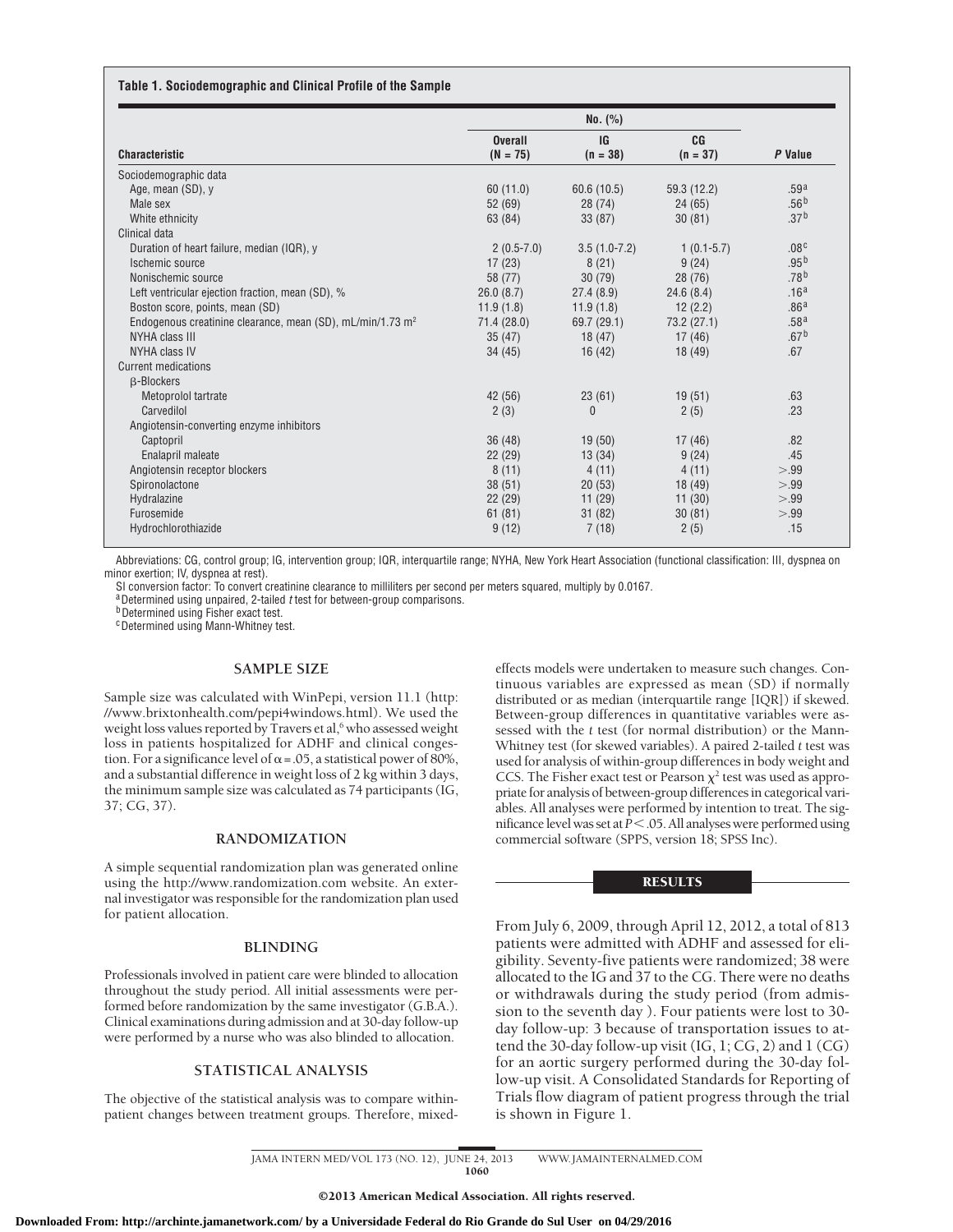

**Figure 2.** Change in body weight from baseline to 3-day reassessment and from baseline to the end of the study period in the intervention and control groups. Significance was determined using the Mann-Whitney test. Data points indicate the mean values; whiskers indicate SD.

#### **SOCIODEMOGRAPHIC AND CLINICAL CHARACTERISTICS**

**Table 1** describes the sample profile at baseline. Mean age was 60.6 (10.5) years in the IG and 59.3 (12.2) years in the CG. In both groups, most patients were male. Mean left ventricular ejection fraction was 27.4 (8.9%) in the IG and 24.6 (8.4%) in the CG. In both groups, ischemic heart disease was the most prevalent cause of HF (IG, 21% CG, 24%). There were no significant betweengroup differences in baseline characteristics.

The overall median length of stay was 6 days (4-12): 7 days  $(3.8-13)$  in the IG, and 6 days  $(4-12.5)$  in the CG (*P* = .89). There were no statistically significant differences in length of stay among the patients who remained hospitalized after day 7, regardless of allocation (*P* = .90).

#### **BODY WEIGHT LOSS**

Mean baseline body weight was statistically similar in the 2 study groups (IG, 78 [14.6] kg vs CG, 82.4 [21.5] kg; *P* = .29). There were no significant between-group differences in change in body weight from baseline to 3-day reassessment (IG, -4.42 [2.85] kg vs GC, -4.67 [5.6] kg; *P* = .82). In other words, both groups lost a similar amount of weight (**Figure 2**).

#### **CLINICAL STABILITY**

The mean CCS at baseline was similar in both groups (IG, 12.6 [3.1] points vs CG, 12.8 [2.8] points; *P* = .67). There were no significant between-group differences in the change in CCS from baseline to 3-day reassessment (primary end point) (IG, -4.03 [3.3] points vs CG, -3.44 [3.35] points; *P* = .47). The between-group difference in CCS variation was 0.59 points (95% CI, -2.21 to 1.03; *P* = .47) at 3 days. In other words, both groups exhibited similar improvement in clinically overt congestion (**Figure 3**).

# **PERCEIVED THIRST**

There were no significant between-group differences in mean perceived thirst at baseline as measured on a visual analog scale (IG, 4.08 [2.6] points vs CG, 3.95 [2.5]



**Figure 3.** Change in clinical congestion score from baseline to 3-day reassessment and from baseline to the end of the study period in the intervention and control groups. Significance was determined using the Mann-Whitney test. Data points indicate the mean values; whiskers indicate SD.



**Figure 4.** Progression of perceived thirst during the study (time, *P* = .32; group, *P* = .25; time × group *P* = .01; by mixed-effects models). Data points indicate the mean values; whiskers indicate SD.

points;  $P = .65$ ). Thirst was significantly worse in the IG (5.1 [2.9]) than in the CG (3.44 [2.0]) at the end of the study period (time,  $P = .32$ ; group,  $P = .25$ ; time  $\times$  group, *P* = .01); the standardized effect size was 0.67 (0.2- 1.13), as shown in **Figure 4**.

## **INTRAVENOUS MEDICATIONS**

During the first 3 days of admission, there were no significant between-group differences in the rate of intravenous administration of diuretics (IG, 94.7%; CG, 97.3%; *P*  $> .99$ , vasodilators (IG, 26.3%; CG, 18.9%; *P* = .58), or inotropes (only 1 patient, allocated to the IG, received dobutamine hydrochloride) for treatment of HF.

There were no significant between-group differences in the mean dose of loop diuretics administered as an intermittent intravenous bolus injection at baseline (IG, 84.7 [40.7] mg/d; CG, 79.1 [31.0] mg/d; *P* = .50) nor were there any significant differences in the percentage of patients receiving continuous intravenous infusion of loop diuretics or in the percentage of patients receiving intravenous vasodilators. The median time to transition from intravenous to oral diuretic therapy was similar in the IG (4 days; IQR, 2.0-7.2) and CG (4 days; IQR 2.0-7.0; *P* = .97).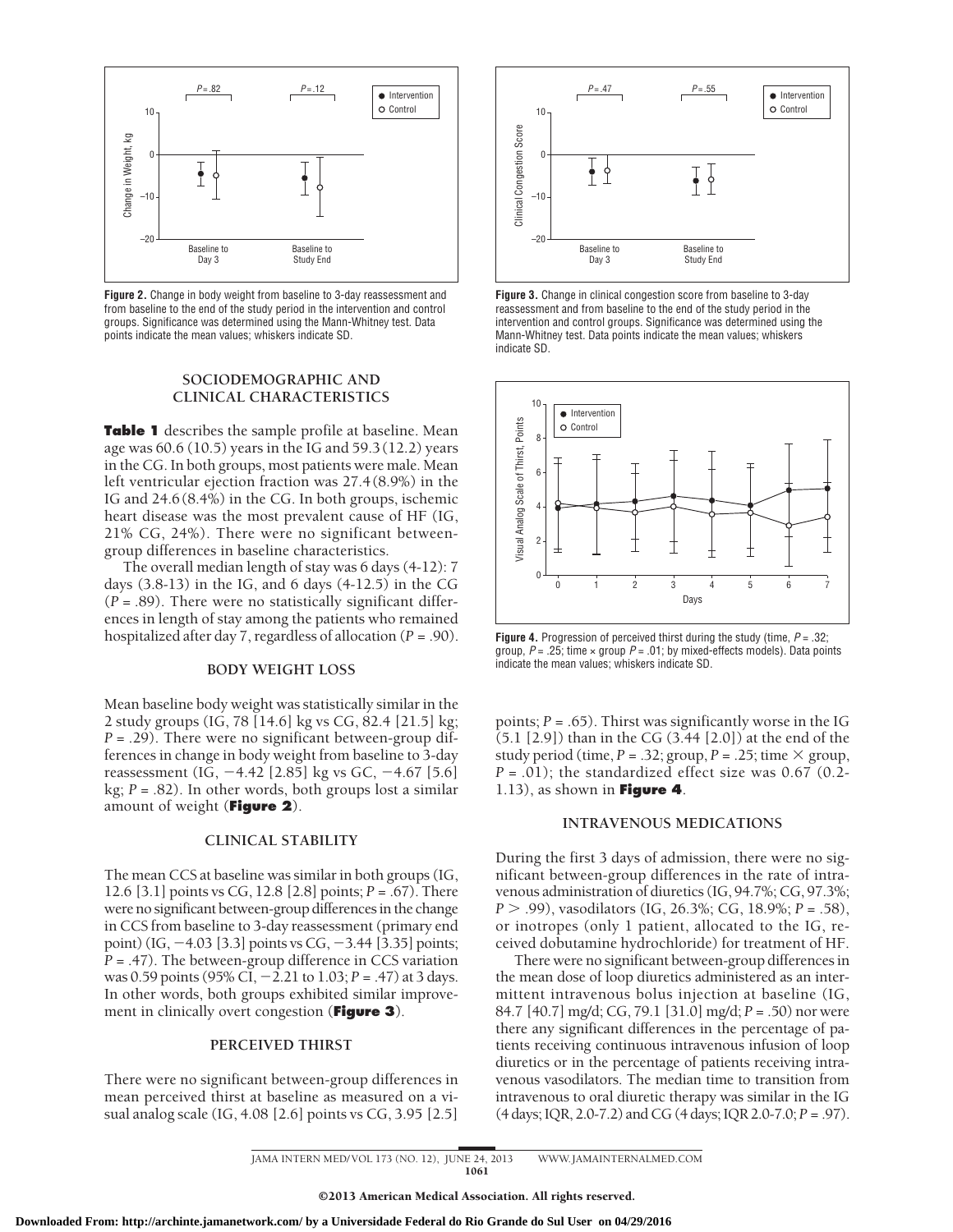#### **Table 2. Progression of Laboratory Variables in the Intervention and Control Groups**

|                                      | <b>Baseline</b> |                 |       |                | <b>Study End</b> |                    | D                  |
|--------------------------------------|-----------------|-----------------|-------|----------------|------------------|--------------------|--------------------|
| <b>Characteristic</b>                | IG              | CG              | Value | IG             | CG               | Value <sup>a</sup> | Value <sup>b</sup> |
| Creatinine, mean (SD), mg/dL         | 1.3(0.5)        | 1.3(0.6)        | .86   | 1.3(0.5)       | 1.2(0.3)         | .44                | .55                |
| Urea, median (IQR), mg/dL            | 56 (48-87)      | $58(41-83)$     | .38   | 59 (43-88)     | 49 (42-71)       | .06                | .32                |
| Sodium, serum, mean (SD), mEq/L      | 139 (4)         | 139(5)          | .54   | 139(4)         | 139(3)           | > 99               | .48                |
| Sodium, urinary, median (IQR), mEq/L | 74 (46-109)     | 81 (46-98)      | .59   | 74 (45-94)     | 89 (51-119)      | .13                | .10                |
| Potassium, mean (SD), mEg/L          | 4.3(0.5)        | 4.3(0.6)        | .49   | 4.3(0.6)       | 4.0(0.5)         | .52                | .32                |
| Hemoglobin, mean (SD), g/dL          | 13(2)           | 13(2)           | .23   | 13(3)          | 13(2)            | .13                | .90                |
| BNP, median (IQR), pg/mL             | 1084 (608-1820) | 1425 (632-2297) | .67   | 954 (488-1331) | 770 (4485-1400)  | .92                | .51                |

Abbreviations: BNP, brain-type natriuretic peptide; CG, control group; IG, intervention group; IQR, interquartile range.

SI conversion factors: To convert BNP to nanograms per liter, multiply by 1; creatinine to micromoles per liter, multiply by 88.4; hemoglobin to grams per liter, multiply by 10; potassium to millimoles per liter, multiply by 1; serum sodium to millimoles per liter, multiply by 1; and urea to millimoles per liter, multiply by

**Table 3. Clinical and Laboratory Variables**

<sup>a</sup>Multiple comparison test with Bonferroni correction.<br><sup>b</sup>Repeated-measures analysis (generalized estimating equations method) for the between-group difference from baseline to the end of the study period.

|                                            | Mean (SD)        |                  |                         |  |
|--------------------------------------------|------------------|------------------|-------------------------|--|
| Characteristic                             | IG<br>$(n = 37)$ | CG<br>$(n = 34)$ | P<br>Value <sup>a</sup> |  |
| Clinical data                              |                  |                  |                         |  |
| Weight, kg                                 | 73.7 (13.3)      | 72.5 (19.0)      | .76                     |  |
| Clinical congestion score                  | 7.9(3.8)         | 6.0(3.1)         | .02                     |  |
| Thirst, VAS score                          | 4.21(2.4)        | 3.91(2.7)        | .64                     |  |
| NYHA functional class<br>Laboratory values | 2.16(0.9)        | 1.89(0.8)        | .16                     |  |
| Creatinine, mg/dL                          | 1.34(0.42)       | 1.29(0.4)        | .61                     |  |
| Urea, mg/dL                                | 74.0 (39.0)      | 61.3(24.6)       | .11                     |  |
| Sodium, serum, mEg/L                       | 139.4(3.7)       | 140.4(2.2)       | .16                     |  |
| Sodium, urinary, mEg/L                     | 73.7 (49.7)      | 72.3 (37.2)      | .89                     |  |
| Potassium, mEg/L                           | 4.51(0.5)        | 4.44(0.5)        | .57                     |  |
| Hemoglobin, g/dL                           | 13.7(1.8)        | 12.8(1.9)        | .22                     |  |

Abbreviations: CG, control group; IG, intervention group; NYHA, New York Heart Association; VAS, visual analog scale.

SI conversion factors: See Table 2.

a Significance determined using multiple comparison test with Bonferroni correction.

#### **LABORATORY MONITORING**

Laboratory tests, such as serum creatinine, urea, sodium, potassium, and hemoglobin, were performed at baseline and hospital discharge. There were no significant betweengroup differences in the results of laboratory tests at any time during the course of the study (**Table 2**).

#### **FOLLOW-UP**

Thirty-seven patients from the IG and 34 from the CG returned for 30-day follow-up (clinical and laboratory data reported in **Table 3**). Patients in the IG were significantly more congested  $(P = .02)$  than were those in the CG. There were no significant between-group differences in any other clinical or laboratory factors. The change in CCS between 30-day follow-up and the end of the study showed that patients in the IG had more severe congestion, with congestion scores 2.4 points higher (95% CI, 0.94-3.99; *P* = .002) than those of patients in the control group, as reported in **Table 4**.

#### **Table 4. CCS at the End of the Study and at 30-Day Follow-up and the Difference Between These Periods in the IG and CG**

|                                                                                |                                                            | Mean (SD)                                                    |  |  |
|--------------------------------------------------------------------------------|------------------------------------------------------------|--------------------------------------------------------------|--|--|
| <b>Characteristic</b>                                                          | IG                                                         | CG                                                           |  |  |
| CCS at study end<br>CCS at 30-d follow-up<br>$\Delta$ CCS <sub>030-Fnd</sub> a | $6.4$ (3.0), $n = 38$<br>$7.9$ (3.8), $n = 37$<br>1.5(3.6) | 7.1 $(2.6)$ , n = 37<br>$6.0$ (3.0), $n = 34$<br>$-1.2(3.3)$ |  |  |

Abbreviations: CCS, clinical congestion score; CG, control group;  $\Delta\text{CCS}_{\texttt{D30-End}}$ , difference in CCS between 30-day follow-up and the end of the study; IG, intervention group.<br><sup>a</sup> Difference significant at *P* = .002; adjusted covariance matrix for

correction of different CCS at hospital day 7.

#### **READMISSIONS AND EMERGENCY DEPARTMENT VISITS**

All visits to the emergency department or hospital admission were computed within a 30-day period after the seventh day or discharge. There were no significant between-group differences in the number of readmissions occurring within 30 days of the end of the study (IG, 11 patients [29%]; CG, 7 patients [19%]; *P* = .41).

# **BRAIN-TYPE NATRIURETIC PEPTIDE**

Median BNP levels at baseline were elevated and similar in both groups (IG, 1084 [608-1820] pg/mL; CG, 1425 [632-2297] pg/mL; *P* = .67) (conversion of BNP level to nanograms per liter is 1:1). By the end of the study, both groups had experienced similar reductions in median BNP levels (IG, 954 [488-1331] pg/mL; CG, 770 [448-1400] pg/ mL; *P* = .92). However, the IG had more patients with a BNP level greater than 700 pg/mL at the end of the study, and this subset of patients had a higher readmission rate (7 of 22 patients) compared with controls (1 of 20) (*P* = .04).

## **COMMENT**

To our knowledge, this was the first RCT to test the hypothesis of early, aggressive fluid and sodium restriction in patients hospitalized for ADHF. The results of this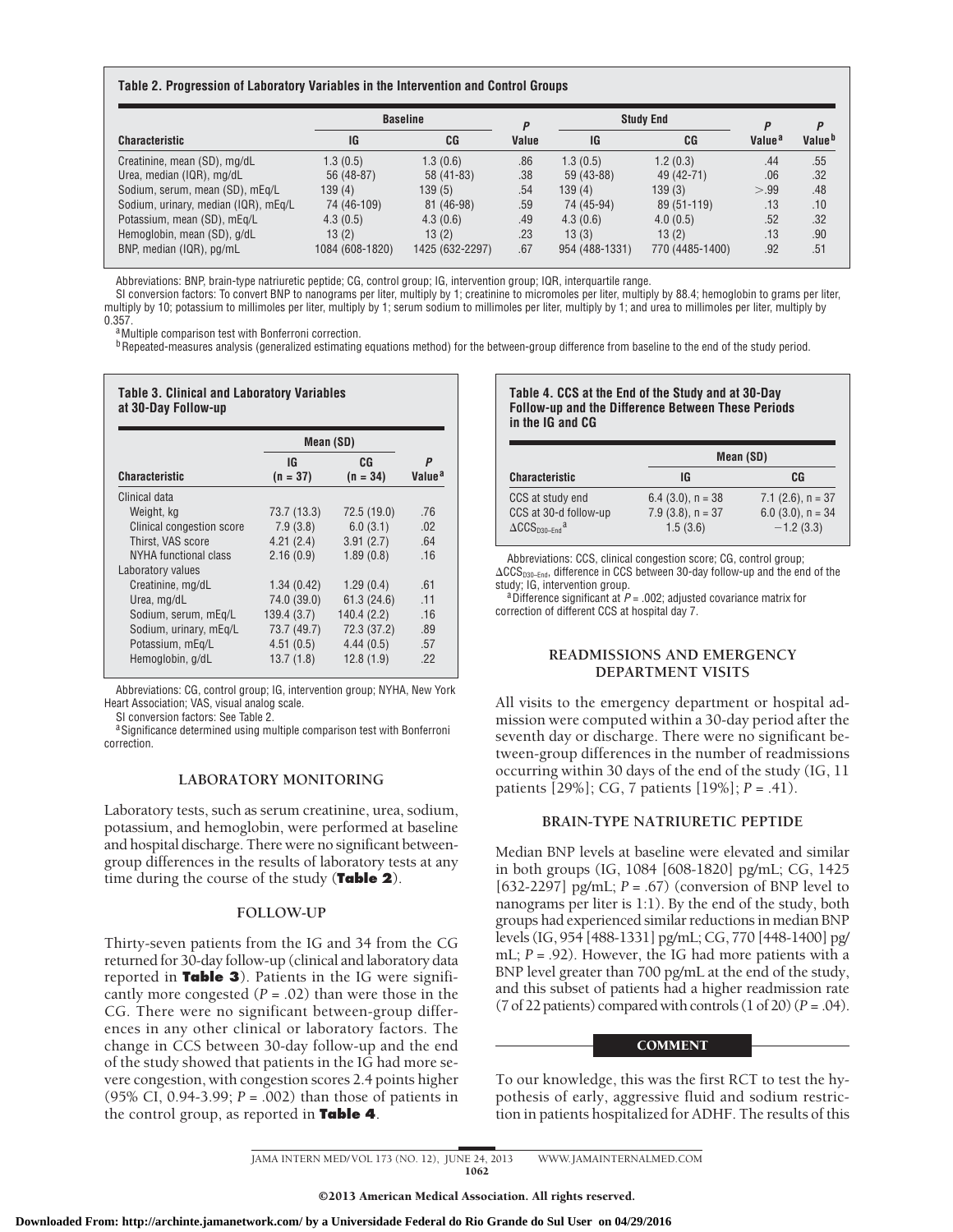combined intervention showed no benefit on weight loss or clinical stability at 3-day follow-up. As well as failing to provide benefit, the study intervention was associated with significantly greater perceived thirst during the hospital stay. There were no significant between-group differences in readmission rate at 30 days. Patients who were discharged with higher BNP levels  $($ >700 pg/mL) appeared to be at greater risk for readmission; this was more frequently seen in the IG  $(1 \text{ vs } 7 \text{ patients}; P = .04)$ . To the best of our knowledge, no other study has used a similar approach in patients with systolic dysfunction, clinical congestion, and ADHF.

#### **CLINICAL TRIALS IN ACUTE HF**

#### **Fluid Restriction**

Using a similar approach but focusing on fluid restriction, Travers et al<sup>6</sup> conducted the first RCT of patients with ADHF and systolic dysfunction. The authors found no significant difference in time to clinical stabilization between the fluid-restricted and liberal-fluids groups. However, the between-group difference in fluid intake was only 392 mL/d. This trial prompted us to test a more aggressive intervention in an attempt to achieve a more substantial difference in fluid intake between groups. From a comparative standpoint, we may infer that our intervention was indeed more rigorous, since patients in our IG had an average weight loss of 4.5 kg during a 3-day period, whereas those in the IG of the study by Travers et al lost a mean (SD) of 2.6 (3.0) kg over the course of 8.3 (6.3) days. Our findings were otherwise similar, with no significant between-group differences in weight loss or clinical stability at 3-day follow-up.

In clinical practice, fluid and sodium restriction often are prescribed for patients hospitalized for ADHF for no other reason than to mirror nonpharmacologic care provided in the outpatient setting. In light of this practice, the findings of Holst et al, $^7$  who published a crossover RCT comparing the effects of restricted fluid intake (1500 mL/d) vs rational fluid intake based on physiologic requirements (30-35 mL/kg/d) in outpatients with stable HF, are worth mentioning. The authors found no significant differences in clinical end points such as functional status, quality of life, or hospitalization, but patients in the fluidrestriction group experienced significantly greater thirst and difficulty adhering to the study intervention.

Currently, the scarce evidence available suggests that fluid restriction is unlikely to be of benefit in hospitalized patients with ADHF. Our study underscores the findings of Travers et al,<sup>6</sup> with our findings continuing to show a neutral effect of fluid restriction despite the wider between-group difference in interventions. This contradicts the exaggerated importance afforded to this nonpharmacologic measure in the past, when management options for HF were few and fluid restriction provided a relatively plausible means of preventing congestion.<sup>18</sup> It has been proposed<sup>19</sup> that the effects of fluid restriction, if any, would be diluted by current therapeutic regimens, which include renin-angiotensin-aldosterone system blockers, high-dose loop diuretics, and, in the hospital environment, intravenous vasodilators.

#### **Dietary Sodium Restriction**

Research on sodium restriction has moved in the opposite direction of what had been postulated in recent decades. Recent data $20-22$  have highlighted the alternative hypothesis that sodium restriction may be harmful in HF. One study<sup>23</sup> has shown that sodium restriction in patients with HF leads to activation of the antidiuretic and antinatriuretic systems, and the investigators concluded that such activation may be detrimental.

Since the late 1990s, a team of Italian researchers has developed a counterintuitive form of therapy that consists of administering hypertonic saline solution (HSS) to treat ADHF. This therapy is based on fluid restriction, increased sodium intake, high-dose diuretics, and rapid HSS infusion. According to the investigators, the efficacy of this combined administration of sodium and diuretics in the management of severe treatmentrefractory HF is probably the result of instant mobilization of extravascular fluid into the intravascular compartment. The end result is increased diuresis and free water loss within minutes of infusion.<sup>24</sup> An RCT<sup>25</sup> compared the effects of the high-dose furosemide/lowvolume HSS infusion vs intermittent high-dose furosemide and no HSS in patients hospitalized with refractory HF. The results showed improvements in clinical and hemodynamic variables and shorter lengths of stay in the HSS group. There was also evidence of long-term benefit (48 months), with a lower mortality rate among patients who had received furosemide and HSS (mortality, 45.3% vs 87%;  $P < .001$ ).<sup>26</sup> Therefore, the current evidence suggests that increasing rather than restricting sodium intake may be beneficial in patients with ADHF.

In summary, the effect of fluid restriction appears neutral.<sup>6,7</sup> There is evidence, drawn from a combination of multiple interventions, that increased sodium intake may provide benefits by reducing length of stay, improving clinical and hemodynamic variables, and lessening mortality.20,22-24

#### **THIRST**

Prescription of a low-sodium, fluid-restricted diet in the presence of low cardiac output and increased activation of neurohormonal systems will lead to stimulation of the thirst center in the hypothalamus<sup>7</sup> and may trigger sensations of thirst at different levels of perception. This sensation is often worsened by xerostomia secondary to diuretic use.

In view of the importance of this sensation in patients already experiencing discomfort with the symptoms of HF, this is a matter of concern. In our study, thirst-related findings were similar to those of Holst et al.7 On average, perceived thirst was moderate and significantly worse in the IG. This finding adds a negative component to an intervention that, thus far, had appeared neutral in terms of weight loss and relief of clinical congestion.

In summary, this RCT contributes to the field of HF research by showing that, in patients with ADHF, aggressive fluid and sodium restriction had no effect on weight loss or clinical stability compared with a diet with liberal fluid and sodium intakes. Furthermore, this aggressive intervention was associated with significantly higher rates of perceived thirst.

JAMA INTERN MED/ VOL 173 (NO. 12), JUNE 24, 2013 WWW. JAMAINTERNALMED.COM 1063